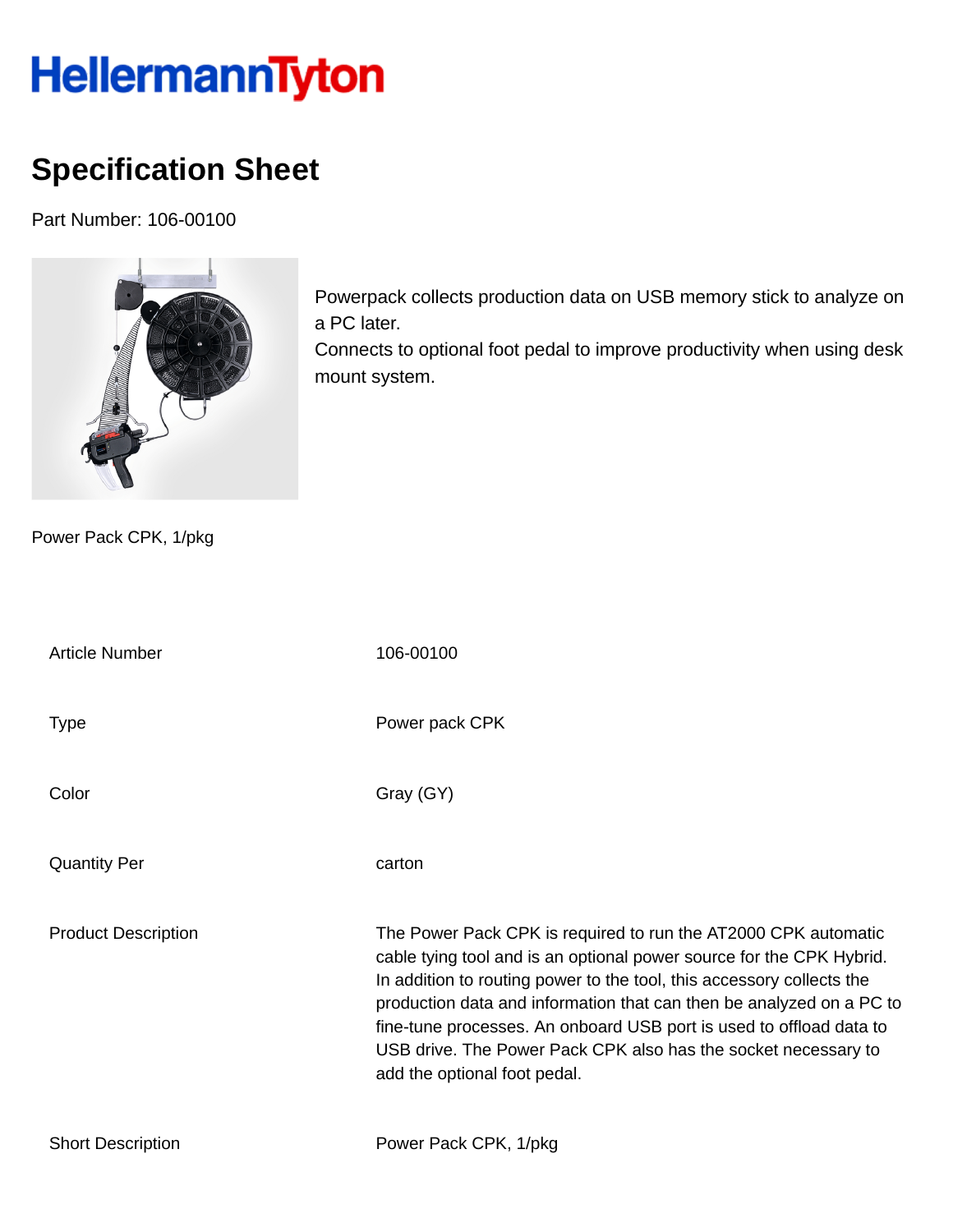| Width W (Imperial)           | 2.56                                        |
|------------------------------|---------------------------------------------|
| Width W (Metric)             | 65.0                                        |
|                              |                                             |
| <b>Cable Ties</b>            | T18RA50, T18RA5000                          |
| Cycle Time                   | 0.8-1.2 sec. depending on quality and force |
| Power supply unit            | Electrical                                  |
|                              |                                             |
| <b>Tension Setting Tools</b> | Adjustable                                  |
| Power Supply                 | Power pack CPK                              |
|                              |                                             |
|                              |                                             |
| Material                     | Aluminum (AL)                               |
| <b>Material Shortcut</b>     | AL                                          |
|                              |                                             |
| Reach Compliant (Article 33) | Yes                                         |
| <b>ROHS Compliant</b>        | Yes                                         |
|                              |                                             |
| Package Quantity (Imperial)  | $\mathbf{1}$                                |